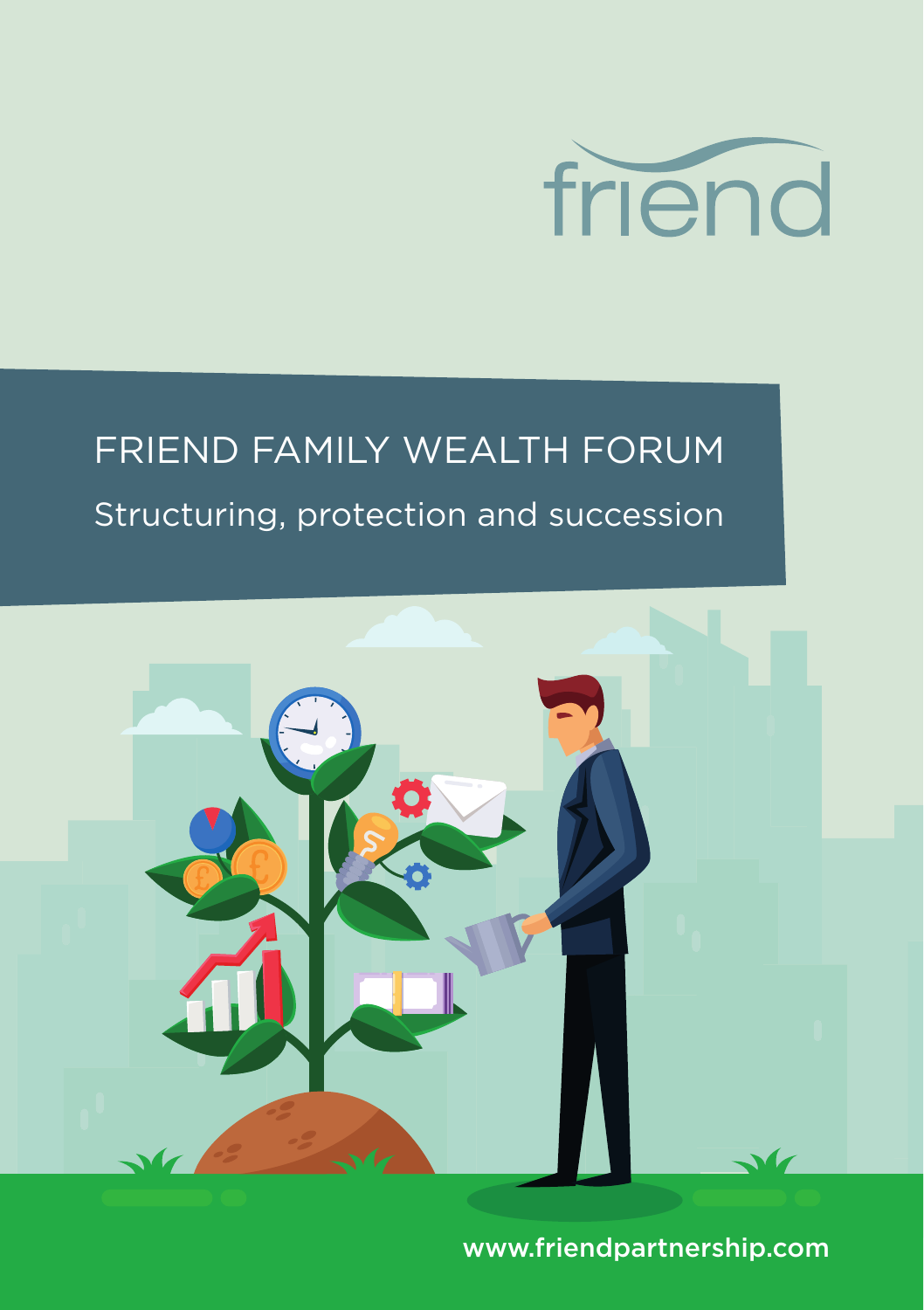## FAMILY WEALTH – THE CHALLENGES

Having built up your successful business you know that success brings with it certain problems and challenges as well as opportunities. These are the same whether your family business is a trading company, an investment business or even a property business.

As well as continuing to build on your hard work and achievement, you are also faced with other difficult matters. These include:

- Preservation and protection of your family's wealth whilst continuing to allow it to flourish.
- Succession planning for the family business and future generations that is in line with your wishes.
- Building in protection for the family's wealth both in the present and for the future.
- Planning your Will and your estate to make sure that the wealth you have created is taken care of in accordance with your wishes.

#### **Points to ponder**

Friend Partnership understands that dealing with these issues involves much more than careful accounting and tax planning.

It often involves sensitive issues surrounding current and future generations.

At Friend Partnership we take pride in developing a multi-layered and sound understanding of families, their wealth and businesses together with broader circumstances.

### **Flexibility is crucial**

People and their priorities change. Circumstances change. Governments and government policies certainly change. It is important that your plans are adaptable enough to cope with a variety of changing situations.

- We can advise you on business and investment structuring that will deliver the critical flexibility and versatility that is needed.
- We understand that control of assets should always be in the hands of those most capable and most willing. We can structure asset ownership for the present and for the future to achieve that.
- We will assist you in creating succession plans for your business and planning for your wider estate to make sure that your loved ones are provided for and that family wealth is both protected and preserved for future generations.

### **How can Friend Partnership help?**

Since 1986 we have provided advice to successful individuals and businesses. We pride ourselves on the close and long-lasting relationships we have built with our clients.

Our in-depth knowledge of structuring, business succession, tax and inheritance matters means that we can provide you with reliable, flexible and robust advice to protect your family's wealth now and in the future.

#### **Our goal**

We aim to provide expert advice and continuous support that will allow you to focus on maintaining and increasing your family's wealth secure in the knowledge that it is shielded and the future is provided for.

> $\blacktriangledown$  $\blacktriangledown$  $\blacktriangledown$

As part of the Friend Family Wealth Forum service we can advise on:

- Structuring your business and investment portfolio
- Structuring family company shareholdings
- Inheritance Tax and Estate planning
- Family Trusts
- Will planning

Please call David Gillies, our tax Partner on 0121 633 2007 or email him at: david.gillies@friendllp.com